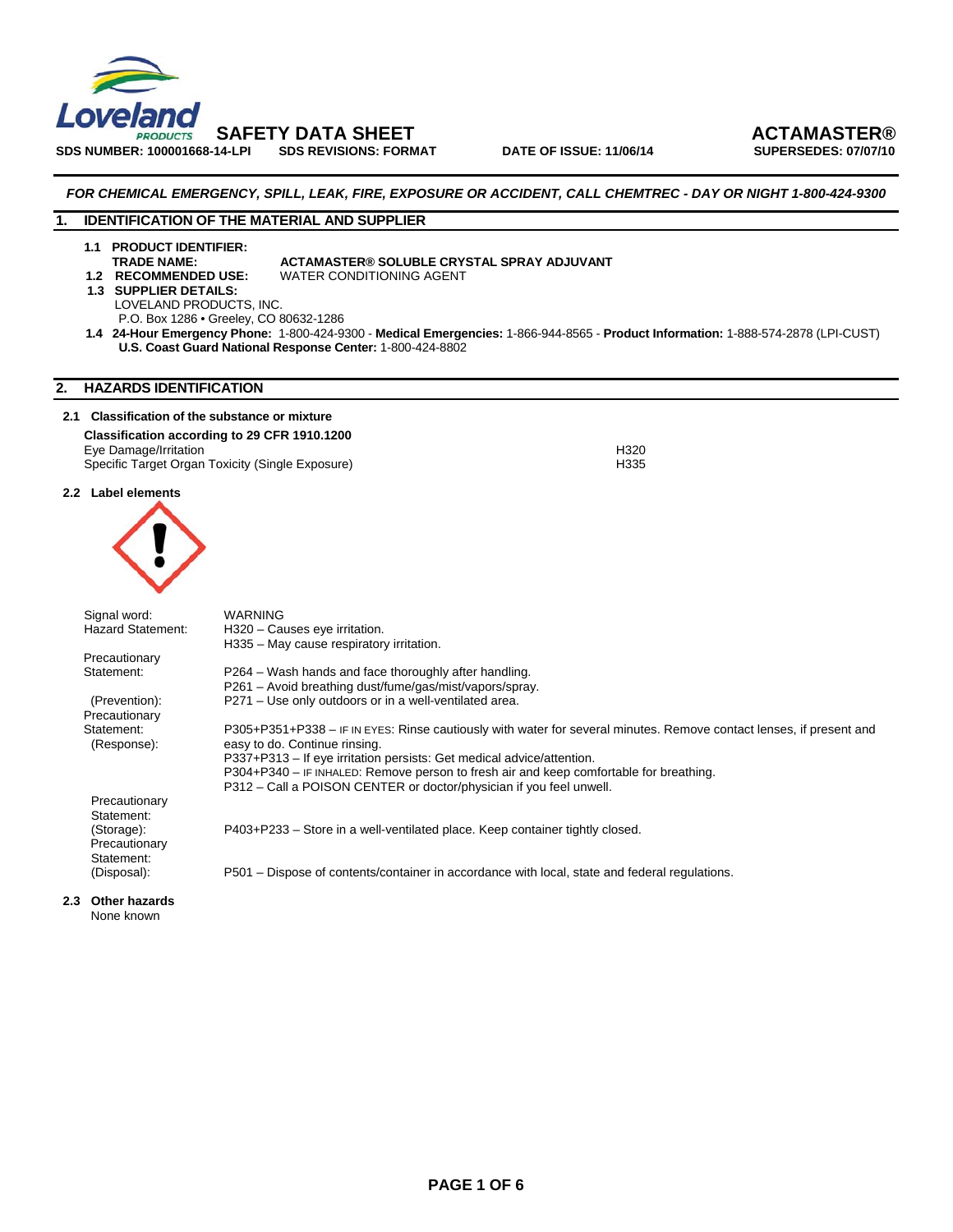

| 3.                                                                                      | <b>COMPOSITION, INFORMATION ON INGREDIENTS</b>                                                                                                                                                                                                                                |                      |  |
|-----------------------------------------------------------------------------------------|-------------------------------------------------------------------------------------------------------------------------------------------------------------------------------------------------------------------------------------------------------------------------------|----------------------|--|
| 3.2 Mixtures                                                                            |                                                                                                                                                                                                                                                                               |                      |  |
| <b>Chemical Name:</b>                                                                   | CAS No.                                                                                                                                                                                                                                                                       | Concentration<br>[%] |  |
| Ammonium sulfate*, with<br>Other ingredients<br>*from non-coke oven production sources. | 7783-20-2                                                                                                                                                                                                                                                                     | 99.00<br>1.00        |  |
| <b>FIRST AID MEASURES</b><br>4.                                                         |                                                                                                                                                                                                                                                                               |                      |  |
| 4.1 Description of First Aid Measures<br>General Advice:                                | Get medical attention if symptoms occur.                                                                                                                                                                                                                                      |                      |  |
| Ingestion:                                                                              | Call a poison control center or doctor immediately for treatment advice. Have person sip a glass of water if able to<br>swallow. Do not induce vomiting unless told to do so by a poison control centre or doctor. Do not give anything by mouth<br>to an unconscious person. |                      |  |
| Eye contact:                                                                            | Hold eye open and rinse slowly and gently with water for 15-20 minutes. Remove contact lenses, if present, after the first 5<br>minutes, then continue rinsing eye. Call a poison control center or doctor for treatment advice.                                              |                      |  |
| <b>Skin contact:</b>                                                                    | Take off contaminated clothing. Rinse skin immediately with plenty of water for 15-20 minutes. Call a poison control center or<br>doctor for treatment advice.                                                                                                                |                      |  |
| Inhalation:                                                                             | Move person to fresh air. If person is not breathing, call 911 or an ambulance, then give artificial respiration, preferable by<br>mouth-to-mouth, if possible. Call a poison control center or doctor for treatment advice.                                                  |                      |  |
|                                                                                         | 4.2 Most Important Symptoms and Effects, Acute and Delayed                                                                                                                                                                                                                    |                      |  |
| Symptoms:                                                                               | Risk of damage to eyes. Respiratory irritation.<br>4.3 Immediate Medical Attention and Special Treatment                                                                                                                                                                      |                      |  |
| Treatment:                                                                              | Treat symptomatically. Symptoms may be delayed.<br>FOR A MEDICAL EMERGENCY INVOLVING THIS PRODUCT CALL: 1-866-944-8565<br>Take container, label or product name with you when seeking medical attention.                                                                      |                      |  |
|                                                                                         | .                                                                                                                                                                                                                                                                             |                      |  |

patient.

**NOTES TO PHYSICIAN:** No specific antidote. Treatment of exposure should be directed at the control of symptoms and the clinical condition of the

#### **5. FIRE FIGHTING MEASURES**

#### **5.1 EXTINGUISHING MEDIA:**

Suitable Extinguishing Media: Water fog, water spray, carbon dioxide (CO<sub>2</sub>), foam. Do not use water jet as this will spread the fire. **5.2 SPECIAL HAZARDS ARISING FROM THE SUBSTANCE OR MIXTURE:** 

During a fire, irritating, corrosive and/or toxic gases may be produced.

**5.3 SPECIAL PROTECTIVE EQUIPMENT AND PRECAUTIONS FOR FIREFIGHTERS**  Special Protective Equipment for Firefighters: Self-contained breathing apparatus and full protective gear should be worn in fighting large fires involving chemicals. Use water spray to keep fire exposed containers cool. Keep people away. Isolate fire and deny unnecessary entry.

#### **6. ACCIDENTAL RELEASE MEASURES 6.1 PERSONAL PRECAUTIONS, PROTECTIVE EQUIPMENT AND EMERGENCY PROCEDURES**<br>Personal Precautions: Avoid inhalation of vapors, dusts and spray mis Avoid inhalation of vapors, dusts and spray mist and contact with skin and eyes. Ensure adequate

## ventilation. Wear suitable protective clothing.

# **6.2 ENVIRONMENTAL PRECAUTIONS**

Environmental Precautions: Prevent further leakage or spillage if safe to do so. Do not contaminate water. Do not allow to enter drains, sewers, or watercourses.

#### **6.3 METHODS AND MATERIALS FOR CONTAINMENT AND CLEAN-UP**

Methods for Clean-Up:Large Spills: Stop the flow of material, if this is without risk. Dike the spilled material, where this is possible. Absorb in vermiculite, dry sand or earth and place into containers. After removal flush contaminated area thoroughly with water. Small Spills: Wipe up with absorbent material (e.g. cloth, fleece). Clean surface thoroughly to Remove residual contamination.

Never return spills to original containers for re-use.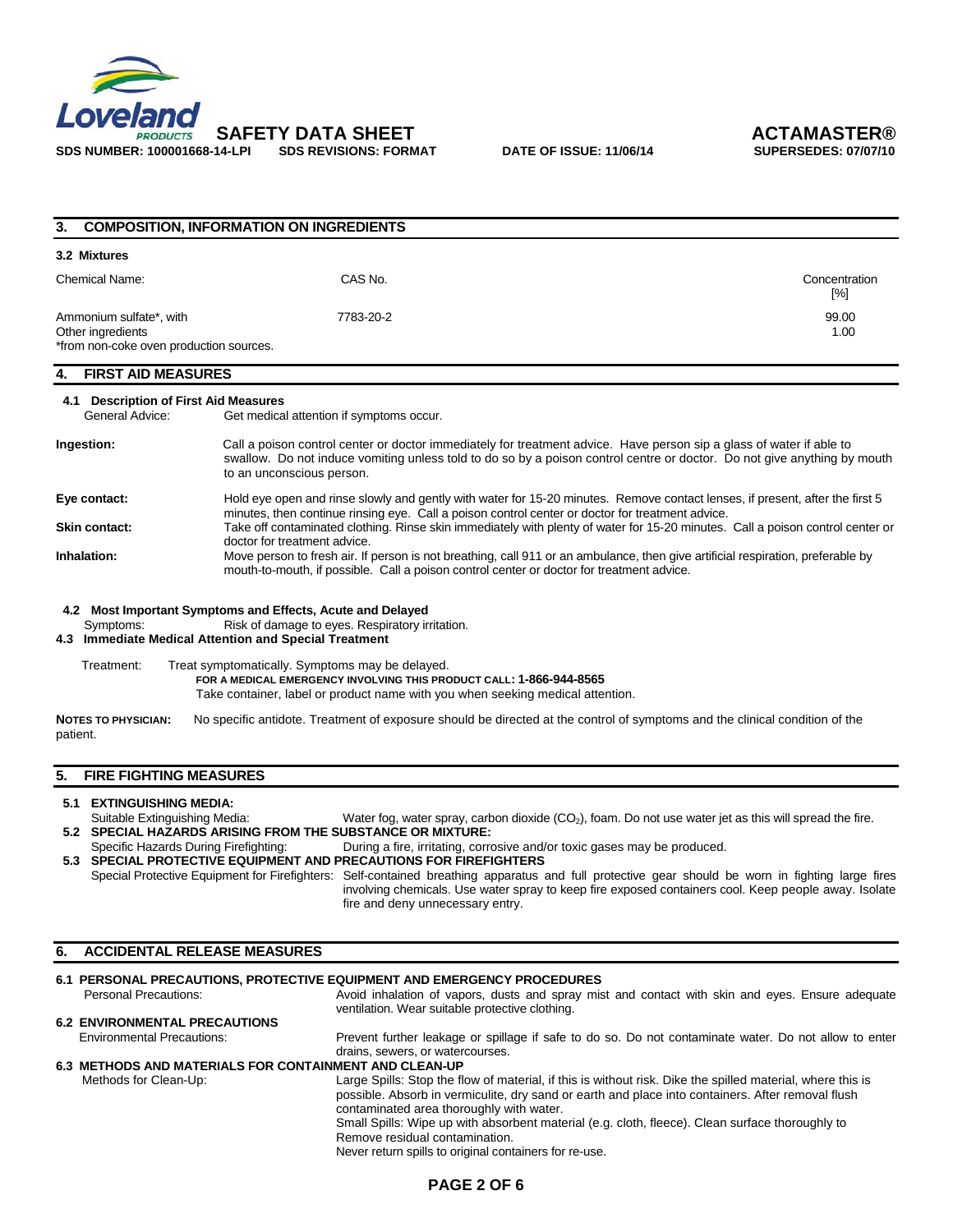

#### **7. HANDLING AND STORAGE**

| <b>PRECAUTIONS FOR SAFE HANDLING:</b><br>Advice on Safe Handling: | Avoid inhalation of dusts, vapors / spray and contact with eyes, skin and clothing. Do not breathe<br>dusts, mist or vapor. Wear personal protective equipment. Do not use in areas without adequate<br>ventilation. Avoid prolonged exposure. Wash thoroughly after handling. Do not empty into drains.<br>Handle and open container with care. Use care in handling/storage. Wash before eating, drinking<br>and/or smoking. |                                                                                                                                                                                                             |  |
|-------------------------------------------------------------------|--------------------------------------------------------------------------------------------------------------------------------------------------------------------------------------------------------------------------------------------------------------------------------------------------------------------------------------------------------------------------------------------------------------------------------|-------------------------------------------------------------------------------------------------------------------------------------------------------------------------------------------------------------|--|
| 7.2 CONDITIONS FOR SAFE STORAGE:                                  |                                                                                                                                                                                                                                                                                                                                                                                                                                |                                                                                                                                                                                                             |  |
| Requirements for Storage Areas and Containers:                    |                                                                                                                                                                                                                                                                                                                                                                                                                                | Store in a cool, dry place away from ignition sources. Store in original container. Keep<br>tightly closed. Do not reuse empty container. Do not contaminate water, food or feed by<br>storage or disposal. |  |

#### **8. EXPOSURE CONTROLS / PERSONAL PROTECTION**

#### **8.1 CONTROL PARAMETERS:**

#### **OCCUPATIONAL EXPOSURE LIMITS U.S. Workplace Exposure Level (ACGIH) Guides**

**Components Type Value Value Value Value Value Value Value Value Value Value Value Value Value Value Value Value Value Value Value Value Value Value Value Value Value Value Value Value Value Value Value Value Value Value V** 

PNOC\* TWA 15 mg/m<sup>3</sup> Total dust

\*Particulates not otherwise classified/regulated

#### **Biological limit values**

| <b>ACGIH Biological Exposure Indices</b> |       |          |
|------------------------------------------|-------|----------|
| Components                               | Value | Specimen |
| No listings                              |       |          |

#### **8.2 EXPOSURE CONTROLS:**

#### **Engineering Measures**

Provide adequate general and local exhaust ventilation. Observe Occupational Exposure Limits and minimize the risk of inhalation of vapors and spray mists. Provide eyewash station and safety shower.

#### **Individual Protection Measures:**

| Eye / Face Protection:         | Goggles or shielded safety glasses are recommended.                                                                  |
|--------------------------------|----------------------------------------------------------------------------------------------------------------------|
| <b>Skin Protection:</b>        | Chemical resistant clothing is recommended. Routinely wash work clothing and protective equipment to remove          |
|                                | contaminants. The use of chemical-resistant gloves is recommended when handling undiluted product. Be aware          |
|                                | that the liquid may penetrate the gloves. Frequent change is advisable.                                              |
| <b>Respiratory Protection:</b> | In case of inadequate ventilation or risk of inhalation of dusts or vapors, use suitable respiratory equipment. Wear |
|                                | respiratory protection during operations where spraying or misting occurs. In the U.S.A., if respirators are used, a |
|                                | program should be in place to assure compliance with 29 CFR 1910.134, the OSHA Respiratory Protection standard.      |
|                                | Wear air supplied respiratory protection if exposure concentrations are unknown.                                     |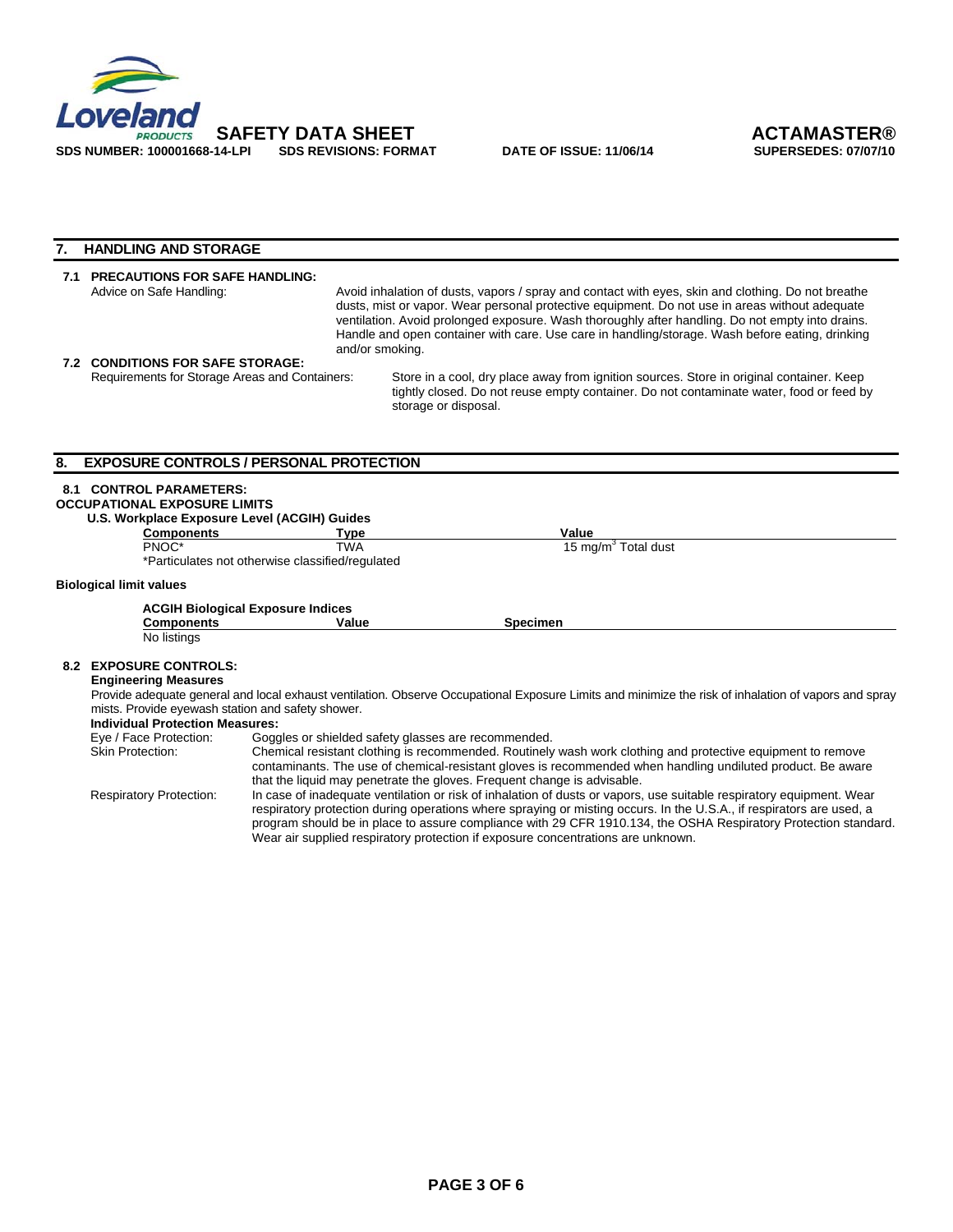

# **SAFETY DATA SHEET ACTAMASTER®**

#### **9. PHYSICAL AND CHEMICAL PROPERTIES**

| 9.1   | APPEARANCE :                                      | Crystalline powder.                                                                                            |
|-------|---------------------------------------------------|----------------------------------------------------------------------------------------------------------------|
|       | ODOR:                                             | Virtually none.                                                                                                |
|       | <b>ODOR THRESHOLD:</b>                            | $0.1$ ppm.                                                                                                     |
|       | COLOR:                                            | White to off-white.                                                                                            |
|       | pH:                                               | $5.5 - 6.0$ (10% m/v)                                                                                          |
|       | MELTING POINT / FREEZING POINT: No data available |                                                                                                                |
|       | BOILING POINT:                                    | Not applicable                                                                                                 |
|       | FLASH POINT:                                      | Does not flash                                                                                                 |
|       |                                                   | FLAMMABILILITY (solid, gas): Does not support combustion.                                                      |
|       |                                                   | UPPER / LOWER FLAMMABILITY OR EXPLOSIVE LIMITS: Not applicable.                                                |
|       | VAPOR PRESSURE:                                   | No data available.                                                                                             |
|       | SOLUBILITY:                                       | Soluble                                                                                                        |
|       |                                                   | PARTITION CO-EFFICIENT, n-OCTANOL / WATER: No data available.                                                  |
|       | AUTO-IGNITION TEMPERATURE: No data available.     |                                                                                                                |
|       | DECOMPOSITION TEMPERATURE: Not determined         |                                                                                                                |
|       | VISCOSITY:                                        | Not determined                                                                                                 |
|       | SPECIFIC GRAVITY (Water = 1): $0.56 - 0.72$ g/ml  |                                                                                                                |
|       | <b>BULK DENSITY:</b>                              | 35 - 45 lbs/ft <sup>3</sup> / 560.6 - 720.8 kg/m <sup>3</sup>                                                  |
| Note: |                                                   | These physical data are typical values based on material tested but may vary from sample to sample.            |
|       |                                                   | Typical values should not be construed as a quaranteed analysis of any specific lot or as specification items. |

#### **10. STABILITY AND REACTIVITY**

#### **10.1 REACTIVITY**

#### Stable

- **10.2 CHEMICAL STABILITY**
- Stable under normal temperature conditions
- **10.3 POSSIBILITY OF HAZARDOUS REACTIONS**
- No reactions known under normal use conditions. Will not polymerize.
- **10.4 CONDITIONS TO AVOID** Heat, open flames, sparks.
- **10.5 INCOMPATIBILE MATERIALS**

Strong oxidizers, bases, chlorates, and nitrates.

#### **10.6 HAZARDOUS DECOMPOSITION PRODUCTS**

 May release of oxides of nitrogen, oxides of sulfur, oxides of carbon, ammonia, and other unknown hazardous material may be formed in a fire situation.

#### **11. TOXICOLOGICAL INFORMATION**

#### **11.1 LIKELY ROUTES OF EXPOSURE**

Eye contact. LC<sub>50</sub> (rat, guinea pig, rabbit, mouse) No data available.  **LD50 Oral (rat):** 2,840 mg/kg (Ammonium Sulfate, CAS: 7783-20-2) LD<sub>50</sub> Dermal (rat): No data available **Acute Toxicity Estimates:** No data available **Skin Irritation (rabbit):** No data available  **Eye Irritation (rabbit):** Substantial irritant  **Specific Target Organ Toxicity:** Single exposure: May cause respiratory irritation. **Aspiration:** No data available **Skin Sensitization (guinea pig):** Not a sensitizer  **Carcinogenicity:** No data available **Germ Cell Mutagenicity:** No data available **Interactive Effects:** None known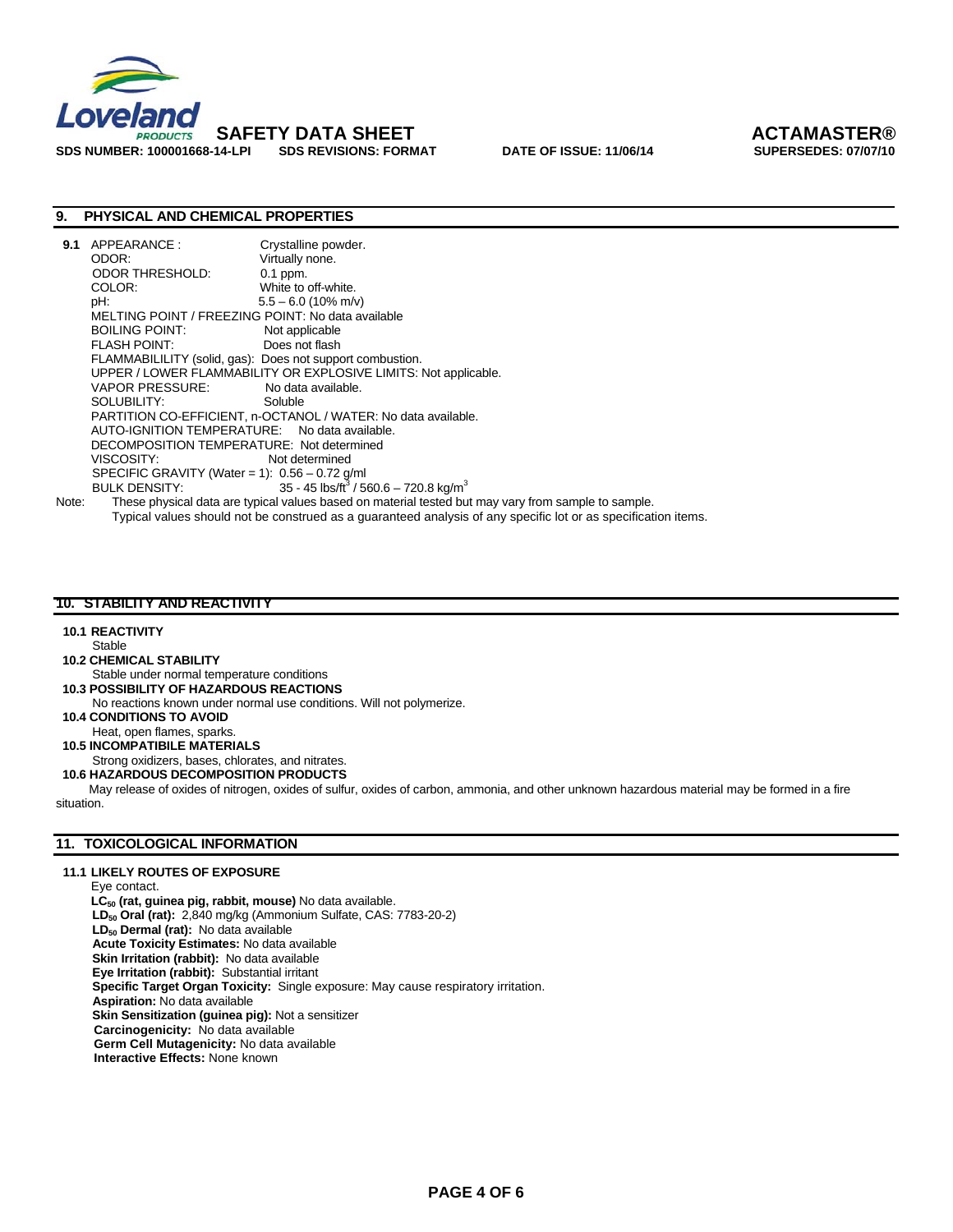

**SDS NUMBER: 100001668-14-LPI SDS REVISIONS: FORMAT DATE OF ISSUE: 11/06/14 SUPERSEDES: 07/07/10** 

#### **12. ECOLOGICAL INFORMATION**

#### **12.1 ECOTOXICITY**

The product is not classified as environmentally hazardous. However, this does not exclude the possibility that large or frequent spills can have a harmful or damaging effect on the environment. This product is not intended for use in aquatic settings. **Ecotoxicological Data** 

| LUULUAIUUIUGIUGI DULU             |                     |                     |  |
|-----------------------------------|---------------------|---------------------|--|
| Components                        | <b>Species</b>      | <b>Test Results</b> |  |
| Ammonium Sulfate (CAS: 7783-20-2) |                     |                     |  |
| 96-hour $\mathsf{LC}_{50}$        | Poecilia reticulata | 126 mg/L            |  |
| 96-hour $\mathsf{LC}_{50}$        | Brachydanio rerio   | 250 – 480 mg/L      |  |
| 96-hour $EC_{50}$                 | Daphnia magna       | 202 mg/L            |  |
| 50-hour $EC_{50}$                 | Daphnia magna       | 433 mg/L            |  |
|                                   |                     |                     |  |

Drift or runoff may adversely affect non-target plants.

Do not apply directly to water.

Do not contaminate water when disposing of equipment wash water.

Do not apply when weather conditions favor drift from target area.

#### **12.2 PERSISTENCE AND DEGRADABILITY**

Biodegradability: No data available.

 **12.3 BIOACCUMULATIVE POTENTIAL** Bioaccumulation: No data available.

**12.4 MOBILITY IN SOIL**

#### This product is water soluble and may disperse in soil.

**12.5 OTHER ADVERSE EFFECTS** 

Assessment: No data available.

#### **13. DISPOSAL CONSIDERATIONS**

#### **13.1 WASTE TREATMENT METHODS**

Check local, state and federal regulations prior to disposal. Do not reuse empty bag. Completely empty bag into mix tank or application equipment. Then dispose of empty bag in a sanitary landfill, or by incineration, or, if allowed by State and local authorities, by burning. If burned, stay out of smoke. Do not contaminate water, food, or feed by storage or disposal.

#### **14. TRANSPORT INFORMATION**

#### **14.1 LAND TRANSPORT**

**DOT Shipping Description:** NOT REGULATED.

**U.S. Surface Freight Classification:** ADHESIVES, ADJUVANTS, SPREADERS OR STICKERS (NMFC 4610; CLASS 60)